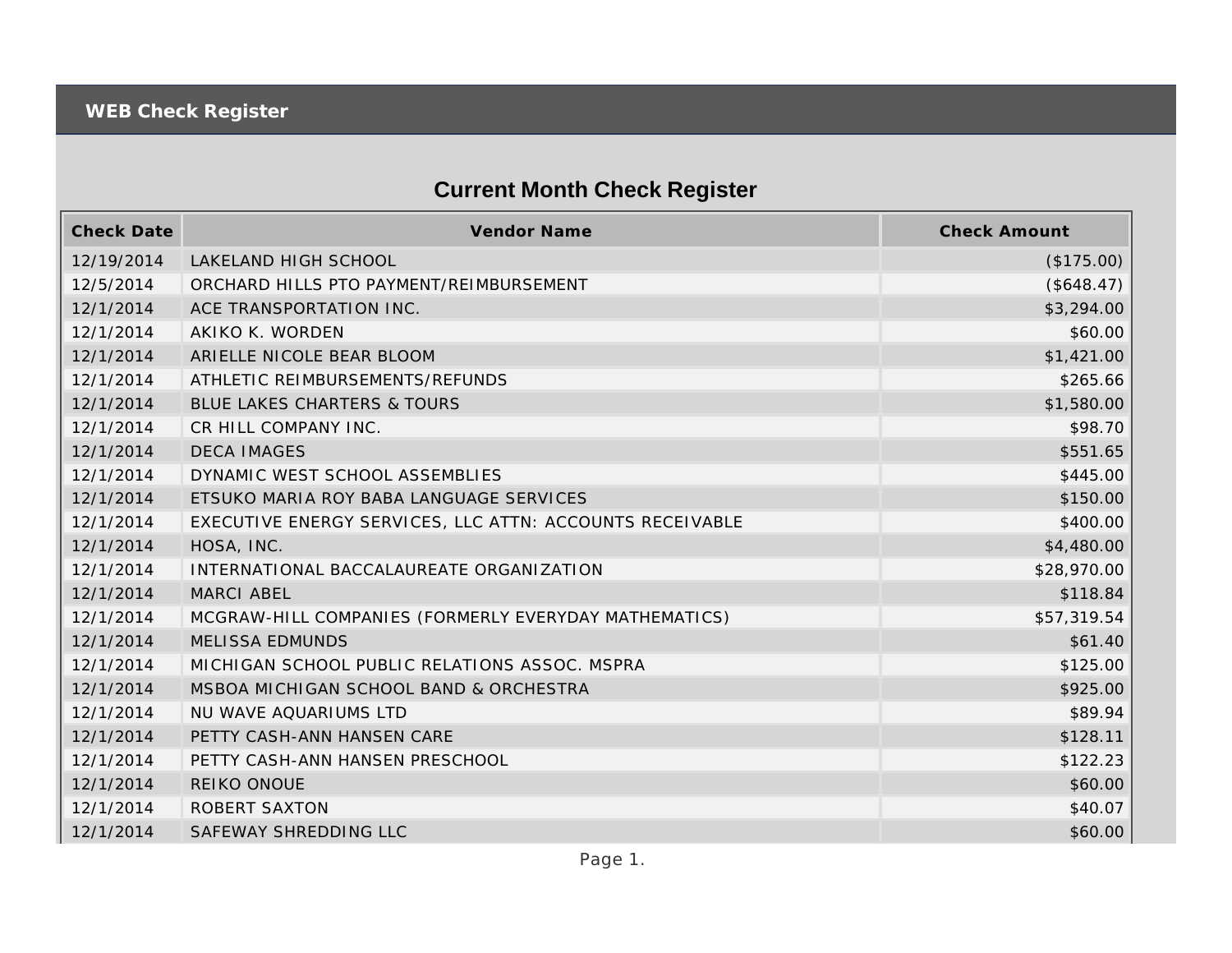| <b>Check Date</b> | Vendor Name                             | <b>Check Amount</b> |
|-------------------|-----------------------------------------|---------------------|
| 12/1/2014         | SCHOOLPICTURES.COM                      | \$22,841.44         |
| 12/1/2014         | THREADWORKS, LTD                        | \$780.00            |
| 12/1/2014         | V.O.I.C.E. PAYMENT/REIMBURSEMENT        | \$30.55             |
| 12/1/2014         | V.O.I.C.E. PAYMENT/REIMBURSEMENT        | \$23.98             |
| 12/1/2014         | V.O.I.C.E. PAYMENT/REIMBURSEMENT        | \$240.23            |
| 12/4/2014         | A PARTS WAREHOUSE                       | \$503.30            |
| 12/4/2014         | ABC CAB/AIRTRANS                        | \$1,926.00          |
| 12/4/2014         | ABSOPURE WATER COMPANY DEPT #850560     | \$50.00             |
| 12/4/2014         | ALLA TABAK (DBA) MICHIGAN CHESS ACADEMY | \$1,770.00          |
| 12/4/2014         | ANGELA VAUGHAN                          | \$92.12             |
| 12/4/2014         | ATHLETIC REIMBURSEMENTS/REFUNDS         | \$282.22            |
| 12/4/2014         | ATHLETIC REIMBURSEMENTS/REFUNDS         | \$18.97             |
| 12/4/2014         | ATHLETIC REIMBURSEMENTS/REFUNDS         | \$81.00             |
| 12/4/2014         | ATHLETIC REIMBURSEMENTS/REFUNDS         | \$81.00             |
| 12/4/2014         | <b>BEARCOM</b>                          | \$73.75             |
| 12/4/2014         | BELLE TIRE DISTRIBUTORS                 | \$914.80            |
| 12/4/2014         | <b>BETSY ZIELINSKI</b>                  | \$58.08             |
| 12/4/2014         | CARE/PRESCHOOL REFUND                   | \$65.00             |
| 12/4/2014         | CARE/PRESCHOOL REFUND                   | \$189.87            |
| 12/4/2014         | CHARLES M. KAZALEH                      | \$345.00            |
| 12/4/2014         | CINTAS CORPORATION #31                  | \$162.30            |
| 12/4/2014         | <b>CUMMINS BRIDGEWAY LLC</b>            | \$386.75            |
| 12/4/2014         | DAN LEVIN PRODUCTIONS, INC.             | \$70.00             |
| 12/4/2014         | DARBY HOPPENSTEDT                       | \$129.70            |
| 12/4/2014         | <b>DIANA STOTLER</b>                    | \$92.68             |
| 12/4/2014         | DIRECT ENERGY BUSINESS, INC.            | \$0.00              |
| 12/4/2014         | DIRECT ENERGY BUSINESS, INC.            | \$21,029.40         |
| 12/4/2014         | DTE ENERGY                              | \$0.00              |
| 12/4/2014         | DTE ENERGY                              | \$11,979.19         |
| 12/4/2014         | ENVIRO-CLEAN SERVICES, INC.             | \$123,705.29        |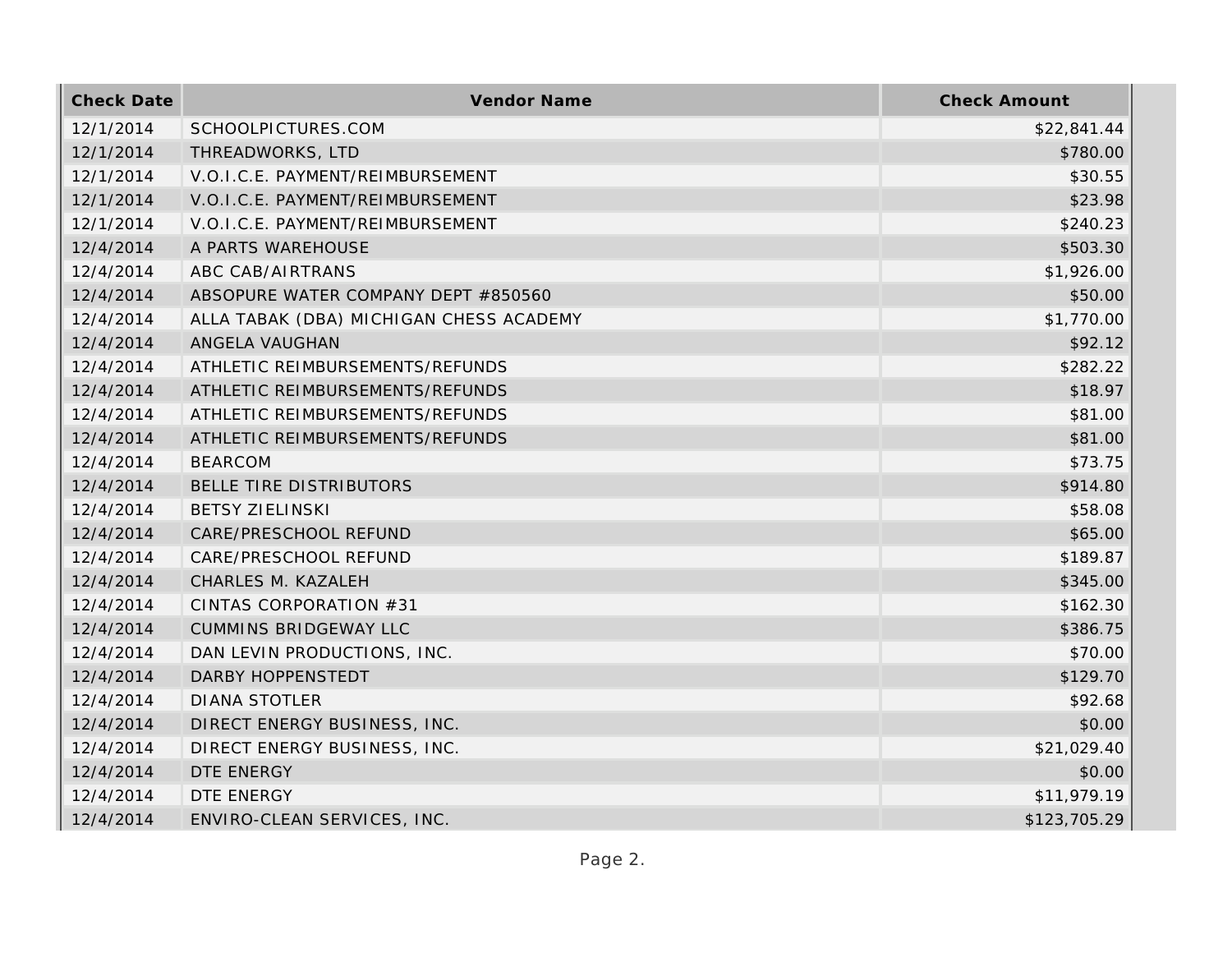| <b>Check Date</b> | Vendor Name                                            | <b>Check Amount</b> |
|-------------------|--------------------------------------------------------|---------------------|
| 12/4/2014         | <b>GICENTROY HENRY</b>                                 | \$138.28            |
| 12/4/2014         | HAZEL PARK SCHOOL DISTRICT                             | \$7,000.00          |
| 12/4/2014         | HOEKSTRA TRANSPORTATION, INC.                          | \$262.74            |
| 12/4/2014         | HOLLAND BUS COMPANY                                    | \$0.00              |
| 12/4/2014         | HOLLAND BUS COMPANY                                    | \$1,080.76          |
| 12/4/2014         | JENNIFER ANN COTTRILL                                  | \$631.00            |
| 12/4/2014         | JOHN'S SANITATION, INC.                                | \$85.00             |
| 12/4/2014         | <b>JS FRY CONSULTING</b>                               | \$5,331.20          |
| 12/4/2014         | <b>MARY GRIM</b>                                       | \$168.14            |
| 12/4/2014         | MATHESON TRI-GAS, INC.                                 | \$476.50            |
| 12/4/2014         | MHSAA MICHIGAN H.S. ATHLETIC ASSOC.                    | \$6,168.20          |
| 12/4/2014         | MUSIC WITH JOY                                         | \$100.00            |
| 12/4/2014         | OAKLAND COUNTY COMMUNITY & ADULT EDUCATORS(O.C.C.A.E.) | \$40.00             |
| 12/4/2014         | OAKLAND MEDIATION CENTER                               | \$1,800.00          |
| 12/4/2014         | PRINTNOLOGY, INC.                                      | \$245.63            |
| 12/4/2014         | RELIABLE DELIVERY LOGISTICS, INC.                      | \$1,491.75          |
| 12/4/2014         | RONALD J. WEBBER                                       | \$656.77            |
| 12/4/2014         | <b>SCHOLASTIC BOOK FAIRS</b>                           | \$9,163.68          |
| 12/4/2014         | STREAM CORTEX, LLC                                     | \$99.00             |
| 12/4/2014         | THOMAS L. JAROS                                        | \$1,495.00          |
| 12/4/2014         | THRUN LAW FIRM, P.C.                                   | \$6,994.19          |
| 12/4/2014         | <b>TIMOTHY STOTLER</b>                                 | \$22.40             |
| 12/4/2014         | US BANK CORPORATE TRUST SERVICES                       | \$300.00            |
| 12/4/2014         | WAGEWORKS, INC                                         | \$803.40            |
| 12/4/2014         | <b>XPEDX</b>                                           | \$2,052.00          |
| 12/5/2014         | ANGELA VAUGHAN                                         | \$549.52            |
| 12/5/2014         | <b>BEARCOM</b>                                         | \$336.37            |
| 12/5/2014         | <b>BEN FISHER</b>                                      | \$1,599.53          |
| 12/5/2014         | CANTON HIGH SCHOOL                                     | \$175.00            |
| 12/5/2014         | FITZGERALD HIGH SCHOOL ATHLETICS                       | \$250.00            |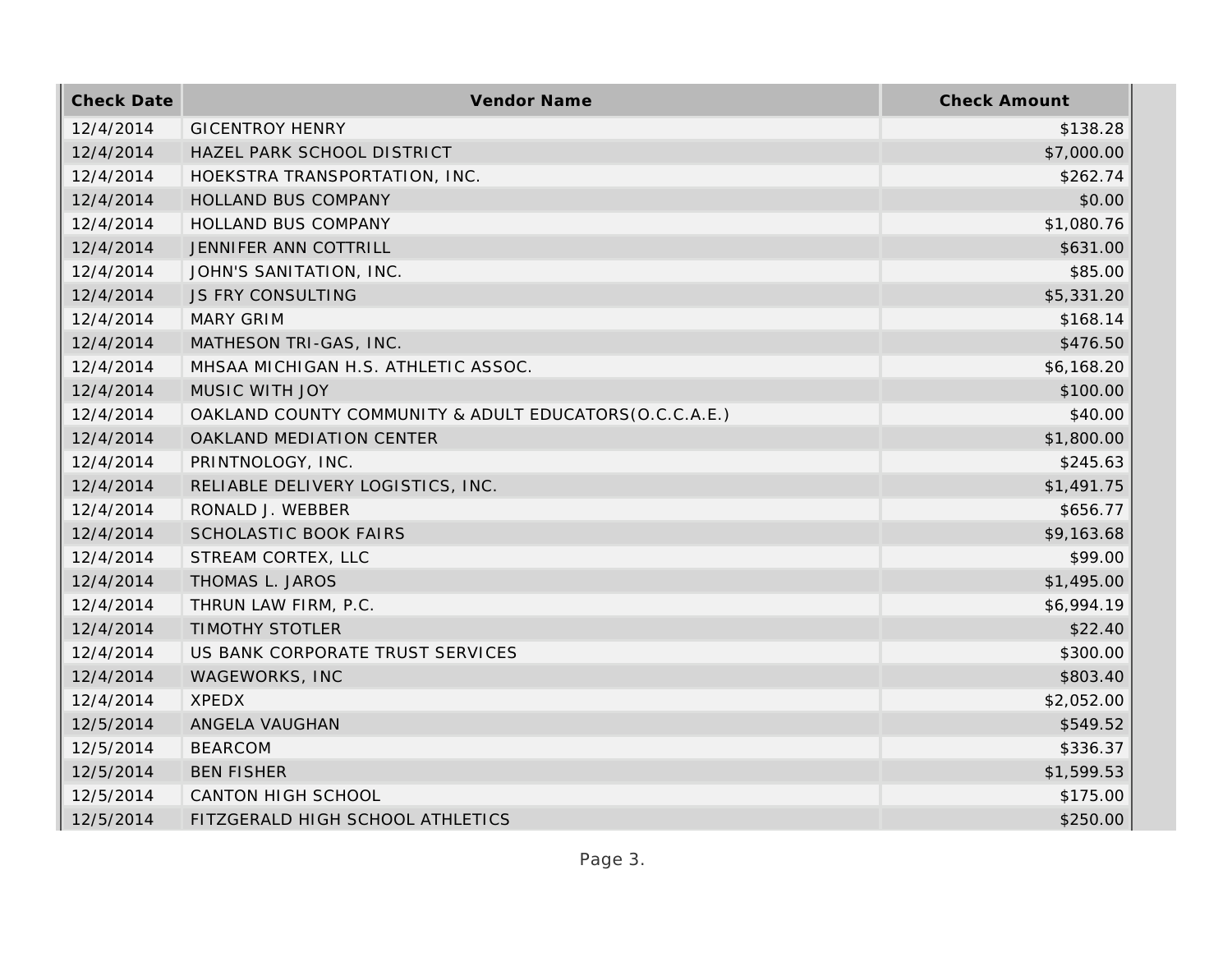| <b>Check Date</b> | <b>Vendor Name</b>                             | <b>Check Amount</b> |
|-------------------|------------------------------------------------|---------------------|
| 12/5/2014         | HOLLY HIGH SCHOOL ATHLETICS                    | \$125.00            |
| 12/15/2014        | HOLLY HIGH SCHOOL ATHLETICS                    | (\$125.00)          |
| 12/5/2014         | MHSAA MICHIGAN H.S. ATHLETIC ASSOC.            | \$170.00            |
| 12/5/2014         | MILAN AREA SCHOOLS                             | \$100.00            |
| 12/5/2014         | MSBOA MICHIGAN SCHOOL BAND & ORCHESTRA         | \$540.00            |
| 12/5/2014         | NEFF MOTIVATION, INC                           | \$1,531.00          |
| 12/5/2014         | RICK SHEPARD HURRICANE GRAPHICS                | \$300.00            |
| 12/5/2014         | ROMEO HIGH SCHOOL ATTN: ATHLETICS              | \$200.00            |
| 12/5/2014         | <b>VARSITY SPIRIT FASHIONS</b>                 | \$173.90            |
| 12/5/2014         | A & R REPAIRS BAKER'S KNEAD INC                | \$164.00            |
| 12/5/2014         | DONYA PIZZA NOVI LLC, DBA COTTAGE INN PIZZA    | \$1,450.50          |
| 12/5/2014         | EVER KOLD REFRIGERATION                        | \$3,290.00          |
| 12/5/2014         | NOVI TOWN PIZZA LLC                            | \$373.75            |
| 12/5/2014         | <b>REEM LEPAK</b>                              | \$200.00            |
| 12/8/2014         | ARLENE GUNSBERG                                | \$480.00            |
| 12/8/2014         | <b>AT&amp;T LONG DISTANCE</b>                  | \$411.60            |
| 12/8/2014         | CARE/PRESCHOOL REFUND                          | \$65.00             |
| 12/8/2014         | <b>EMILY SAMUELS</b>                           | \$244.00            |
| 12/8/2014         | <b>JACQUELINE UKROP</b>                        | \$300.00            |
| 12/8/2014         | <b>JESSICA PAIGE STCHUR</b>                    | \$720.00            |
| 12/8/2014         | <b>KAREN WILKINSON</b>                         | \$50.00             |
| 12/8/2014         | KIMBERLY LAMMERS                               | \$1,000.00          |
| 12/8/2014         | MICHIGAN TRANSITION SERVICES ASSOCIATION, INC. | \$30.00             |
| 12/8/2014         | NANCY LODWICK                                  | \$20.77             |
| 12/8/2014         | ORCHARD HILLS PTO PAYMENT/REIMBURSEMENT        | \$648.47            |
| 12/8/2014         | OWOSSO MOTORS SIGNATURE FORD LINCOLN           | \$62,982.00         |
| 12/8/2014         | PLANTE & MORAN, PLLC                           | \$3,000.00          |
| 12/8/2014         | ROBERT J. STEEH                                | \$561.12            |
| 12/8/2014         | ROBERTA ANGELI                                 | \$150.00            |
| 12/8/2014         | ROBOTICS REIMBURSEMENT                         | \$990.85            |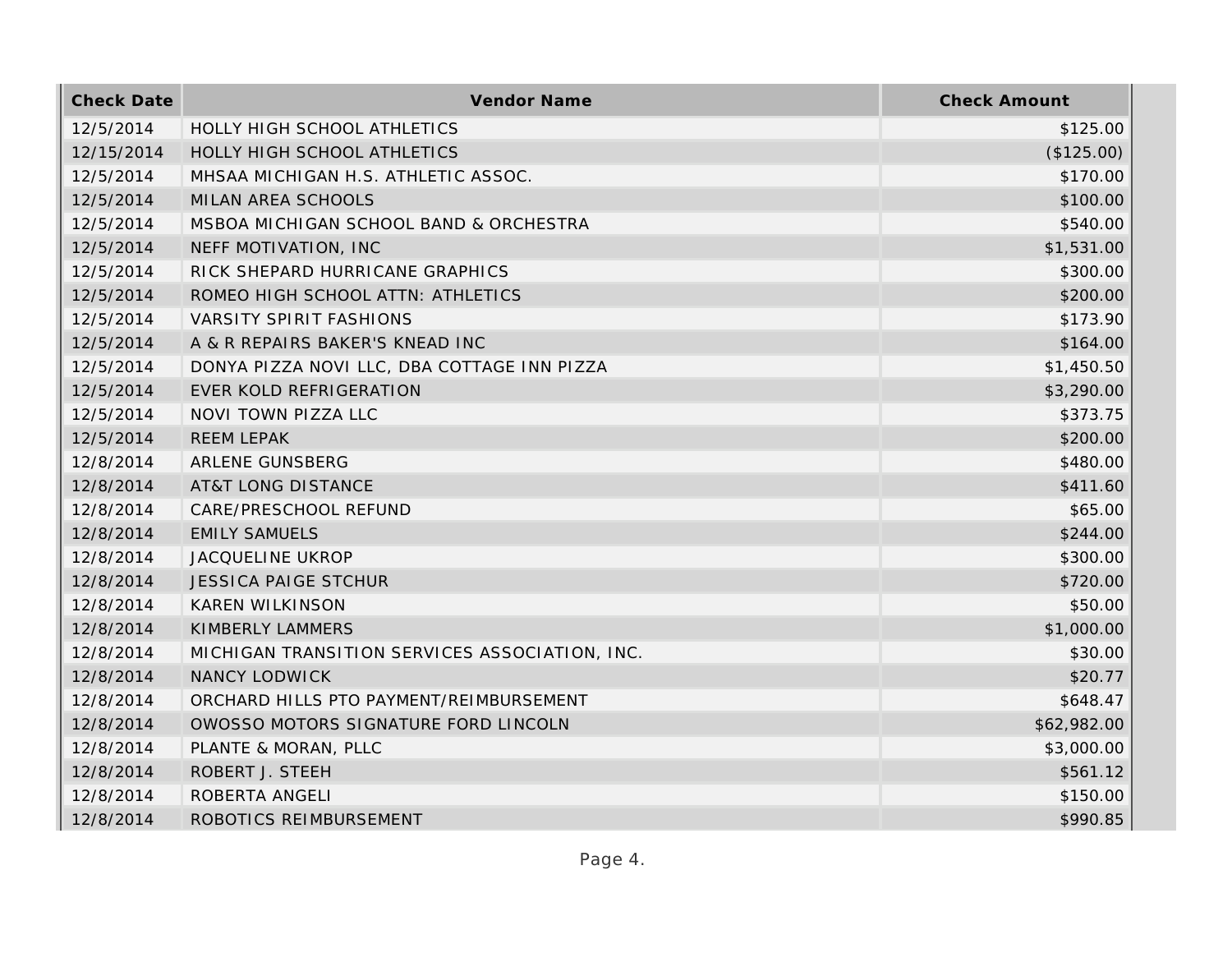| <b>Check Date</b> | Vendor Name                                                           | <b>Check Amount</b> |
|-------------------|-----------------------------------------------------------------------|---------------------|
| 12/8/2014         | ROBOTICS REIMBURSEMENT                                                | \$328.72            |
| 12/8/2014         | ROBOTICS REIMBURSEMENT                                                | \$326.01            |
| 12/8/2014         | RORI MEYERINK                                                         | \$100.00            |
| 12/8/2014         | ROSIE M. CHAPMAN                                                      | \$480.00            |
| 12/8/2014         | <b>SHAILEE PATEL</b>                                                  | \$353.56            |
| 12/8/2014         | TALKING POINT SPEECH THERAPY, LLC                                     | \$375.00            |
| 12/8/2014         | THOMAS J. GUILMETTE                                                   | \$113.12            |
| 12/8/2014         | TRUCK & TRAILER SPECIALTIES INC.                                      | \$31,537.00         |
| 12/10/2014        | MISDU MICHIGAN STATE DISBURSEMENT                                     | \$2,015.46          |
| 12/10/2014        | PHEAA PENNSYLVANIA HIGHER EDUCATION ASSISTANCE AGENCY                 | \$143.83            |
| 12/10/2014        | U.S. DEPARTMENT OF EDUCATION STUDENT FINANCIAL ASSISTANCE/COLLECTIONS | \$447.35            |
| 12/10/2014        | UNITED STATES TREASURY IRS                                            | \$20.10             |
| 12/10/2014        | UNITED WAY                                                            | \$75.00             |
| 12/10/2014        | WINDHAM PROFESSIONALS, INC.                                           | \$484.55            |
| 12/15/2014        | A PARTS WAREHOUSE                                                     | \$1,852.85          |
| 12/15/2014        | ABC CAB/AIRTRANS                                                      | \$920.00            |
| 12/15/2014        | ACE PIANO INC.                                                        | \$500.00            |
| 12/15/2014        | ALL AMERICAN EMBROIDERY                                               | \$1,125.00          |
| 12/15/2014        | ALLEGRA PLYMOUTH                                                      | \$155.64            |
| 12/15/2014        | ANDREA ALSPAUGH                                                       | \$23.93             |
| 12/15/2014        | ANGELA SOUTHWORTH                                                     | \$144.78            |
| 12/15/2014        | <b>ASHLEY KARINEN</b>                                                 | \$423.16            |
| 12/15/2014        | ATHLETIC REIMBURSEMENTS/REFUNDS                                       | \$405.56            |
| 12/15/2014        | ATHLETIC REIMBURSEMENTS/REFUNDS                                       | \$59.60             |
| 12/15/2014        | ATHLETIC REIMBURSEMENTS/REFUNDS                                       | \$75.00             |
| 12/15/2014        | ATHLETIC REIMBURSEMENTS/REFUNDS                                       | \$75.00             |
| 12/15/2014        | ATHLETIC REIMBURSEMENTS/REFUNDS                                       | \$75.00             |
| 12/15/2014        | ATHLETIC REIMBURSEMENTS/REFUNDS                                       | \$75.00             |
| 12/15/2014        | ATHLETIC REIMBURSEMENTS/REFUNDS                                       | \$75.00             |
| 12/15/2014        | ATHLETIC REIMBURSEMENTS/REFUNDS                                       | \$526.00            |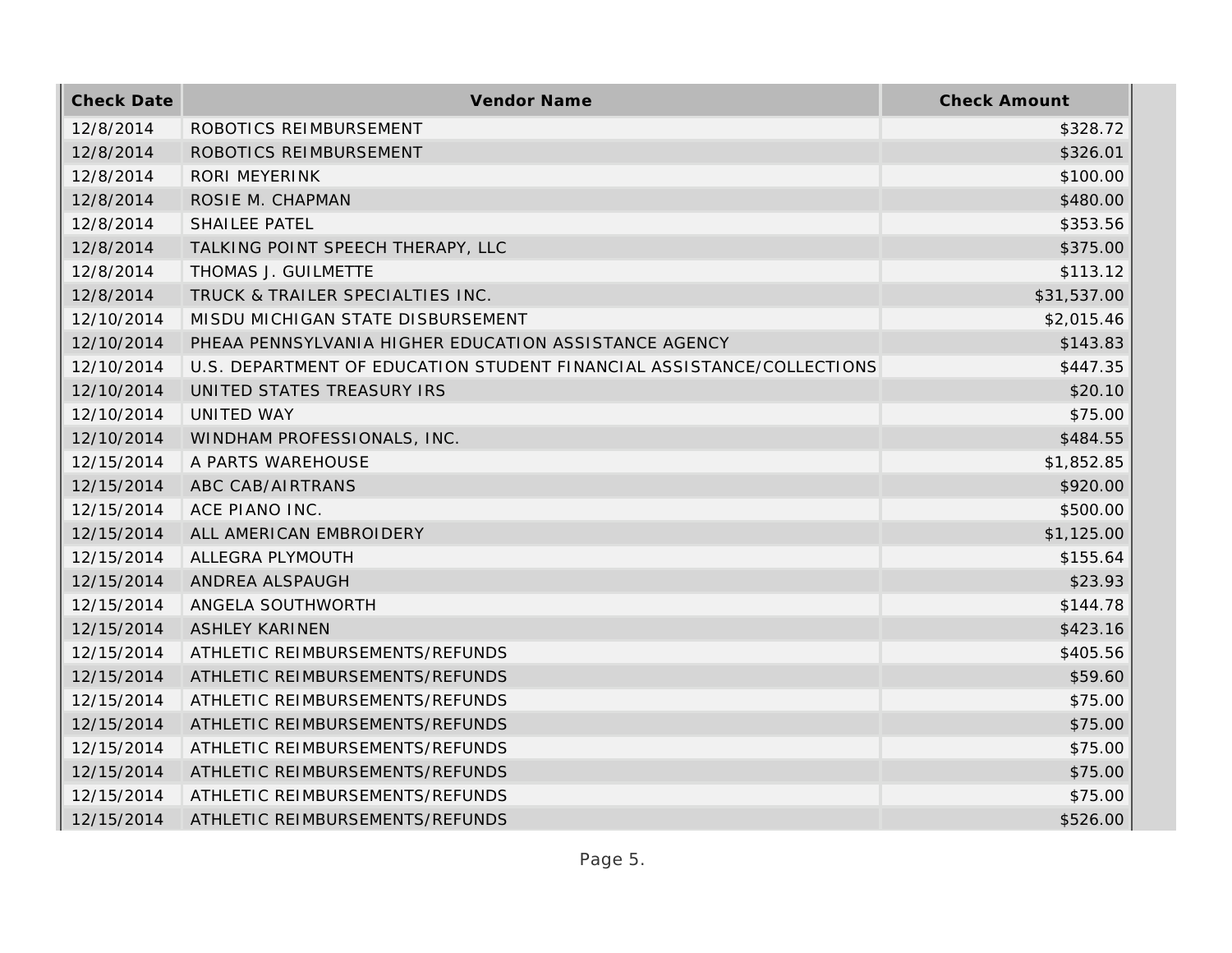| <b>Check Date</b> | Vendor Name                                                | <b>Check Amount</b> |
|-------------------|------------------------------------------------------------|---------------------|
| 12/15/2014        | <b>BEARCOM</b>                                             | \$2,394.00          |
| 12/15/2014        | <b>BIANCO MOTORCOACH CHARTER</b>                           | \$4,353.00          |
| 12/15/2014        | <b>BOB ROGERS TRAVEL INC.</b>                              | \$3,550.00          |
| 12/15/2014        | <b>BRIAN GORDON</b>                                        | \$867.72            |
| 12/15/2014        | <b>BRIANNA HAND</b>                                        | \$145.60            |
| 12/15/2014        | CARE/PRESCHOOL REFUND                                      | \$265.00            |
| 12/15/2014        | CARTER CROMPTON SITE DEVELOPMENT CONTRACTORS, INC.         | \$360.00            |
| 12/15/2014        | <b>CENTURY RESOURCES</b>                                   | \$10,913.86         |
| 12/15/2014        | CHELSEA SCHOOL DISTRICT                                    | \$150.00            |
| 12/15/2014        | CHIP MCDONALD                                              | \$244.98            |
| 12/15/2014        | CHRISTINE M. DIATIKAR                                      | \$91.45             |
| 12/15/2014        | <b>CINDY KUHN</b>                                          | \$37.47             |
| 12/15/2014        | CINTAS CORPORATION #31                                     | \$162.30            |
| 12/15/2014        | COMMUNITY EDUCATION REFUND                                 | \$73.00             |
| 12/15/2014        | COMMUNITY EDUCATION REFUND                                 | \$1,269.25          |
| 12/15/2014        | COMMUNITY EDUCATION REFUND                                 | \$36.00             |
| 12/15/2014        | COMMUNITY EDUCATION REFUND                                 | \$73.00             |
| 12/15/2014        | COMPASS GROUP USA, INC. CHARTWELLS DINING SERVICES         | \$0.00              |
| 12/15/2014        | COMPASS GROUP USA, INC. CHARTWELLS DINING SERVICES         | \$78,150.58         |
| 12/15/2014        | COMPUWARE SPORTS ARENA, LLC                                | \$3,635.36          |
| 12/15/2014        | COUNTRY INN & SUITES OF MARQUETTE CENTRUP HOSPITALITY, LLC | \$1,157.52          |
| 12/15/2014        | <b>CUMMINS BRIDGEWAY LLC</b>                               | \$4,420.75          |
| 12/15/2014        | DAVID M. KNIAZ                                             | \$30.59             |
| 12/15/2014        | <b>DEBRA ANN HARRIS</b>                                    | \$144.20            |
| 12/15/2014        | <b>DIANE MCCURDY</b>                                       | \$16.98             |
| 12/15/2014        | <b>DIFFERENT STROKES</b>                                   | \$3,746.55          |
| 12/15/2014        | DISTRICT REIMBURSEMENTS/REFUNDS                            | \$0.00              |
| 12/15/2014        | <b>EMILY SAMUELS</b>                                       | \$95.00             |
| 12/15/2014        | <b>ESPAR OF MICHIGAN</b>                                   | \$98.32             |
| 12/15/2014        | <b>HADLEY'S TOWING LLC</b>                                 | \$78.00             |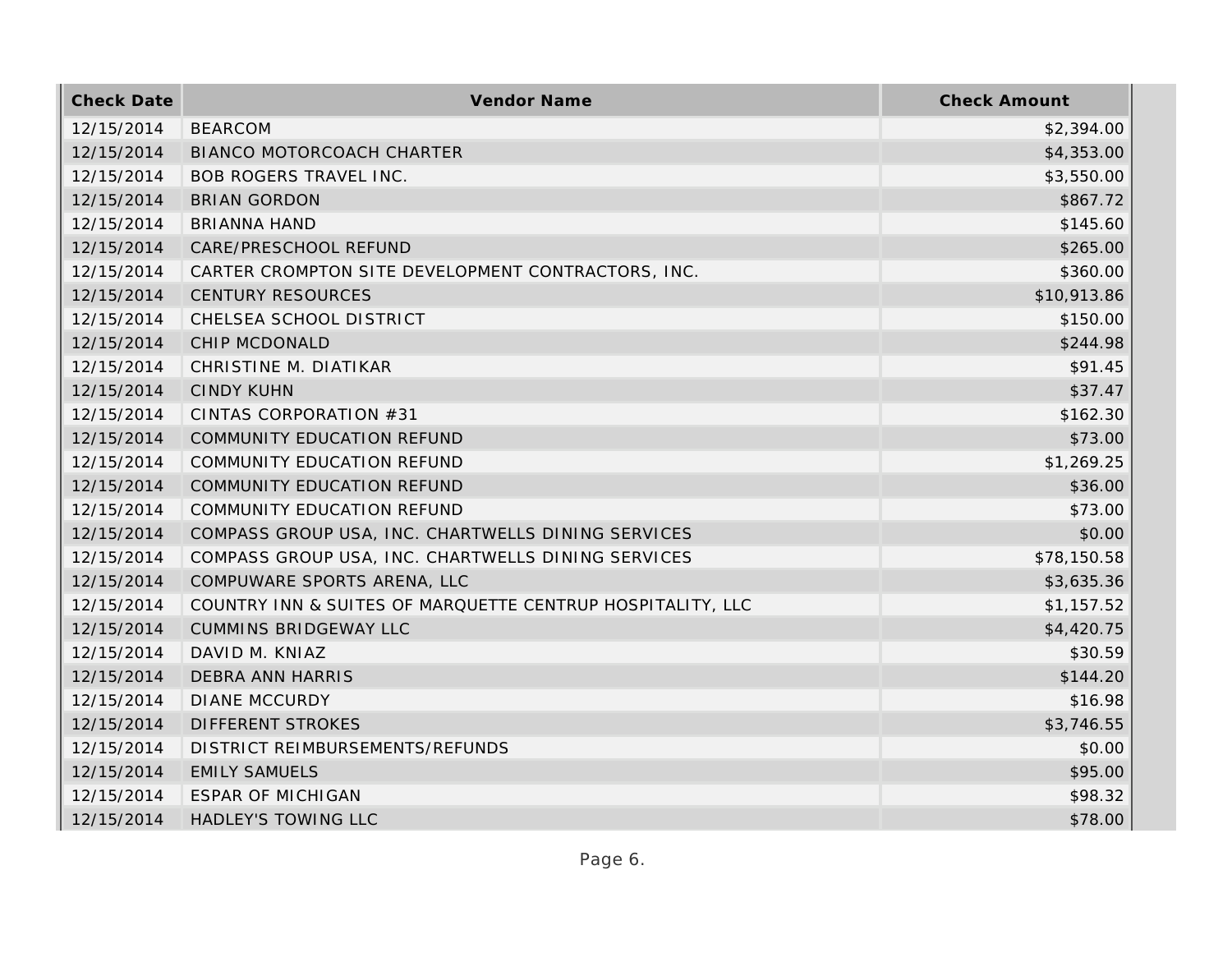| <b>Check Date</b> | <b>Vendor Name</b>                 | <b>Check Amount</b> |
|-------------------|------------------------------------|---------------------|
| 12/15/2014        | HOEKSTRA TRANSPORTATION, INC.      | \$235.59            |
| 12/15/2014        | HOLLAND BUS COMPANY                | \$1,793.84          |
| 12/15/2014        | <b>ILONA RUGG</b>                  | \$46.96             |
| 12/15/2014        | JACKSON TRUCK SERVICE INC.         | \$936.03            |
| 12/15/2014        | <b>JODY PAYNE</b>                  | \$54.13             |
| 12/15/2014        | JOSTENS, INC.                      | \$3,694.49          |
| 12/15/2014        | <b>JULIE BREHMER</b>               | \$15.00             |
| 12/15/2014        | <b>KEIKO OTAKA</b>                 | \$115.00            |
| 12/15/2014        | KIM T. CLARK                       | \$18.68             |
| 12/15/2014        | KIMBERLY R. NORRIS                 | \$1,005.00          |
| 12/15/2014        | <b>KRISTEN HURD</b>                | \$58.27             |
| 12/15/2014        | <b>LESLIE CONDON</b>               | \$24.75             |
| 12/15/2014        | LINDSAY BROOKHOUSE                 | \$61.16             |
| 12/15/2014        | <b>MADELINE MILLS</b>              | \$58.46             |
| 12/15/2014        | MARK ANDREW VELLUCCI               | \$509.24            |
| 12/15/2014        | MARSHALL MUSIC                     | \$0.00              |
| 12/15/2014        | <b>MARSHALL MUSIC</b>              | \$1,460.75          |
| 12/15/2014        | MARY C. ABRAHAM                    | \$30.35             |
| 12/15/2014        | MATHESON TRI-GAS, INC.             | \$140.05            |
| 12/15/2014        | MATHISEN TREE FARMS LLC            | \$1,572.55          |
| 12/15/2014        | MICHELLE CAMPOS                    | \$32.35             |
| 12/15/2014        | <b>MICHIGAN CAT</b>                | \$377.64            |
| 12/15/2014        | PARKVIEW PTO PAYMENT/REIMBURSEMENT | \$504.63            |
| 12/15/2014        | SUCCESS BY DESIGN, INC.            | \$587.52            |
| 12/15/2014        | TRUCK & TRAILER SPECIALTIES INC.   | \$31,537.00         |
| 12/15/2014        | <b>MEFSA</b>                       | \$126.20            |
| 12/15/2014        | APRIL D. HOOKER                    | \$180.00            |
| 12/15/2014        | CANDACE A. COX                     | \$180.00            |
| 12/15/2014        | CINDY R. TYZO                      | \$180.00            |
| 12/15/2014        | <b>JANE PLAISTED</b>               | \$180.00            |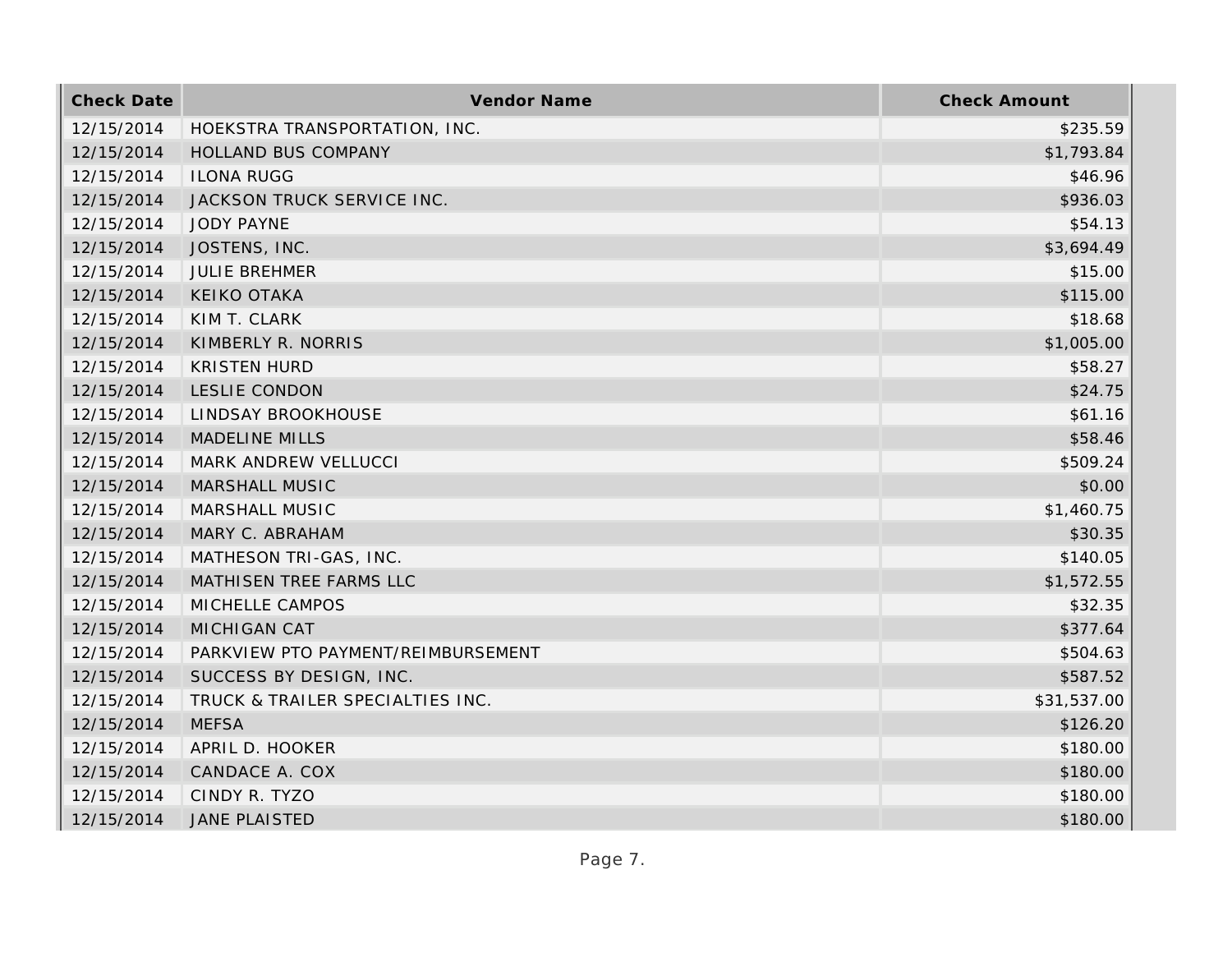| <b>Check Date</b> | Vendor Name                             | <b>Check Amount</b> |
|-------------------|-----------------------------------------|---------------------|
| 12/15/2014        | KARLA KOVIAK                            | \$180.00            |
| 12/15/2014        | <b>KELLI POLINSKEY</b>                  | \$180.00            |
| 12/15/2014        | <b>KRISTIA WHITAKER</b>                 | \$180.00            |
| 12/15/2014        | MICHIGAN SCHOOL VOCAL MUSIC ASSOC.      | \$440.00            |
| 12/15/2014        | MID-AMERICAN POMPON, INC.               | \$114.00            |
| 12/15/2014        | NORTH FARMINGTON SOFTBALL BOOSTERS      | \$245.00            |
| 12/15/2014        | NOVI HIGH SCHOOL ATHLETIC BOOSTERS      | \$38,592.00         |
| 12/15/2014        | <b>NOVI ICE ARENA</b>                   | \$11,905.00         |
| 12/15/2014        | NOVI MEADOWS REIMBURSEMENTS/REFUNDS     | \$180.00            |
| 12/15/2014        | OAKLAND COMMUNITY COLLEGE               | \$726.00            |
| 12/15/2014        | ORCHARD HILLS PTO PAYMENT/REIMBURSEMENT | \$9.23              |
| 12/15/2014        | ORCHARD HILLS PTO PAYMENT/REIMBURSEMENT | \$76.22             |
| 12/15/2014        | ORCHARD HILLS PTO PAYMENT/REIMBURSEMENT | \$411.37            |
| 12/15/2014        | ORCHARD HILLS PTO PAYMENT/REIMBURSEMENT | \$284.70            |
| 12/15/2014        | ORCHARD HILLS PTO PAYMENT/REIMBURSEMENT | \$294.58            |
| 12/15/2014        | ORCHARD HILLS PTO PAYMENT/REIMBURSEMENT | \$40.00             |
| 12/15/2014        | PEGGY HARE                              | \$50.00             |
| 12/15/2014        | PETTY CASH-LISA FENCHEL NOVI MEADOWS    | \$131.42            |
| 12/15/2014        | PHYLLIS ANN OLSZEWSKI                   | \$180.00            |
| 12/15/2014        | PROVIDENCE OCCUPATIONAL HEALTH PARTNERS | \$80.00             |
| 12/15/2014        | RACHELLE SHAFER                         | \$115.62            |
| 12/15/2014        | RAYMOND G. MARTIN                       | \$55.00             |
| 12/15/2014        | REIKO ONOUE                             | \$5.00              |
| 12/15/2014        | <b>SARAH DAVID</b>                      | \$45.93             |
| 12/15/2014        | SBSI SOFTWARE INC.                      | \$847.80            |
| 12/15/2014        | <b>SCHOLASTIC BOOK FAIRS</b>            | \$6,186.79          |
| 12/15/2014        | SCHOOLPICTURES.COM                      | \$13,700.96         |
| 12/15/2014        | SESAC, LLC SESAC, INC.                  | \$143.00            |
| 12/15/2014        | <b>STACY SMITH</b>                      | \$180.00            |
| 12/15/2014        | START-ALL ENTERPRISES                   | \$520.86            |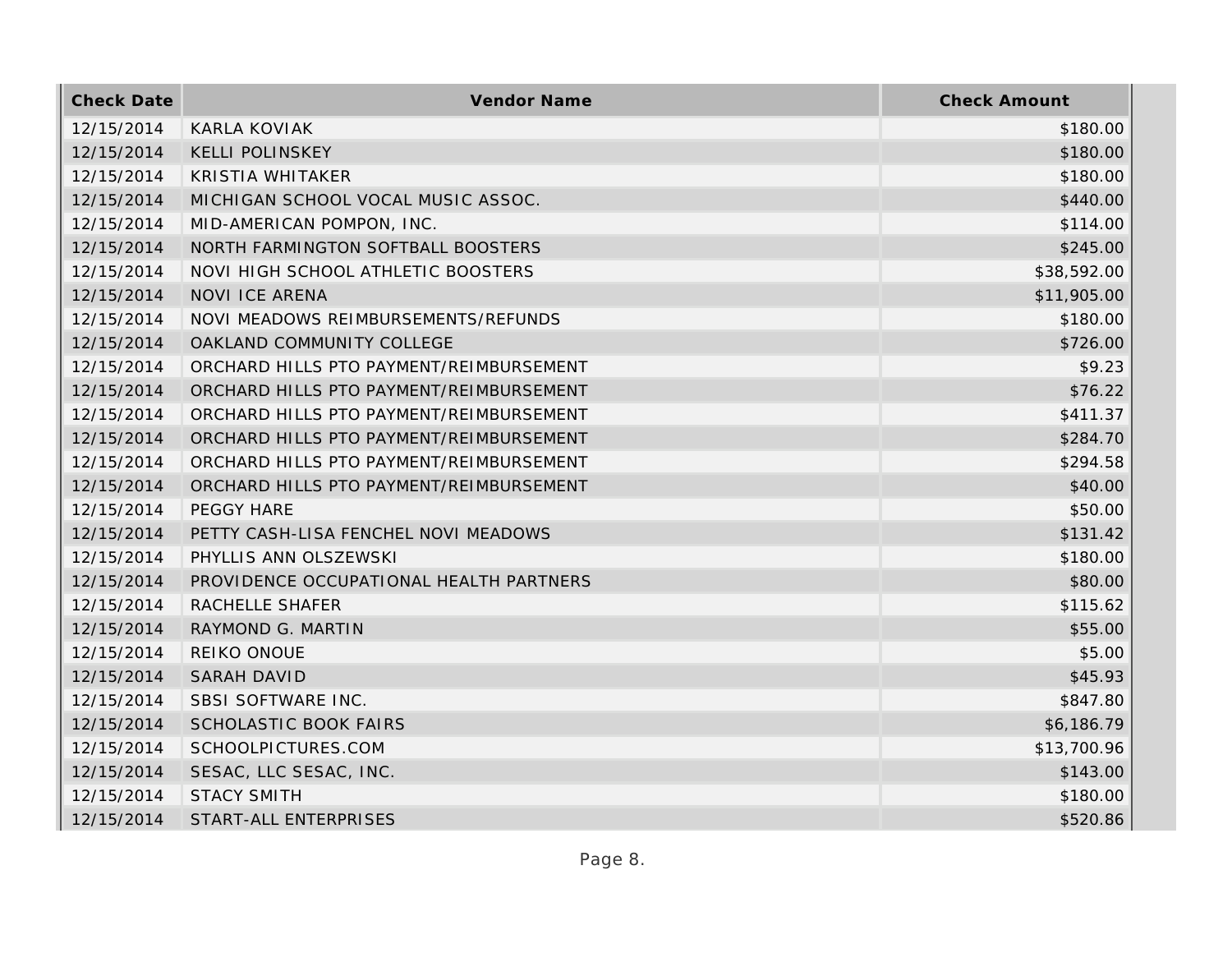| <b>Check Date</b> | Vendor Name                                 | <b>Check Amount</b> |
|-------------------|---------------------------------------------|---------------------|
| 12/15/2014        | STATE OF MICHIGAN                           | \$66.00             |
| 12/15/2014        | <b>STATE OF MICHIGAN</b>                    | \$150.00            |
| 12/15/2014        | STATE WIRE AND TERMINAL, INC                | \$262.40            |
| 12/15/2014        | STEPHANIE SCOBIE                            | \$14.56             |
| 12/15/2014        | STUDENT TELEVISION NETWORK                  | \$75.00             |
| 12/15/2014        | <b>TANYA RAMM</b>                           | \$180.00            |
| 12/15/2014        | THOMAS A. WEINFURTHER                       | \$90.00             |
| 12/15/2014        | THOMAS D. TEWILLIAGER                       | \$1,116.18          |
| 12/15/2014        | THOMAS J. GUILMETTE                         | \$148.73            |
| 12/15/2014        | THREADWORKS, LTD                            | \$875.00            |
| 12/15/2014        | <b>TODD ERICKSON</b>                        | \$205.75            |
| 12/15/2014        | TRI-COUNTY INTERNATIONAL TRUCKS, INC.       | \$84.87             |
| 12/15/2014        | TRINITY, INC.                               | \$167.04            |
| 12/15/2014        | UNITY SCHOOL BUS PARTS                      | \$535.77            |
| 12/15/2014        | US FOODS, INC.                              | \$333.64            |
| 12/15/2014        | V.O.I.C.E. PAYMENT/REIMBURSEMENT            | \$356.36            |
| 12/15/2014        | <b>VANESSA SAVEN</b>                        | \$150.00            |
| 12/15/2014        | <b>VARSITY SPIRIT FASHIONS</b>              | \$2,458.21          |
| 12/15/2014        | WENDY WEINHARDT                             | \$28.00             |
| 12/15/2014        | WEST BLOOMFIELD HIGH SCHOOL                 | \$150.00            |
| 12/16/2014        | DONYA PIZZA NOVI LLC, DBA COTTAGE INN PIZZA | \$987.00            |
| 12/16/2014        | FOOD SERVICE REFUND/REIMB.                  | \$35.15             |
| 12/16/2014        | <b>JOAN CRISTIANO</b>                       | \$31.57             |
| 12/16/2014        | NOVI TOWN PIZZA LLC                         | \$1,121.25          |
| 12/18/2014        | ADN ADMINISTRATORS, INC.                    | \$3,720.40          |
| 12/18/2014        | ANDREA JANSSEN                              | \$120.00            |
| 12/18/2014        | AT&T                                        | \$1,741.86          |
| 12/18/2014        | AT&T                                        | \$62.74             |
| 12/18/2014        | ATHLETIC REIMBURSEMENTS/REFUNDS             | \$155.00            |
| 12/18/2014        | CARMEN M. JAROSLAWSKI                       | \$120.56            |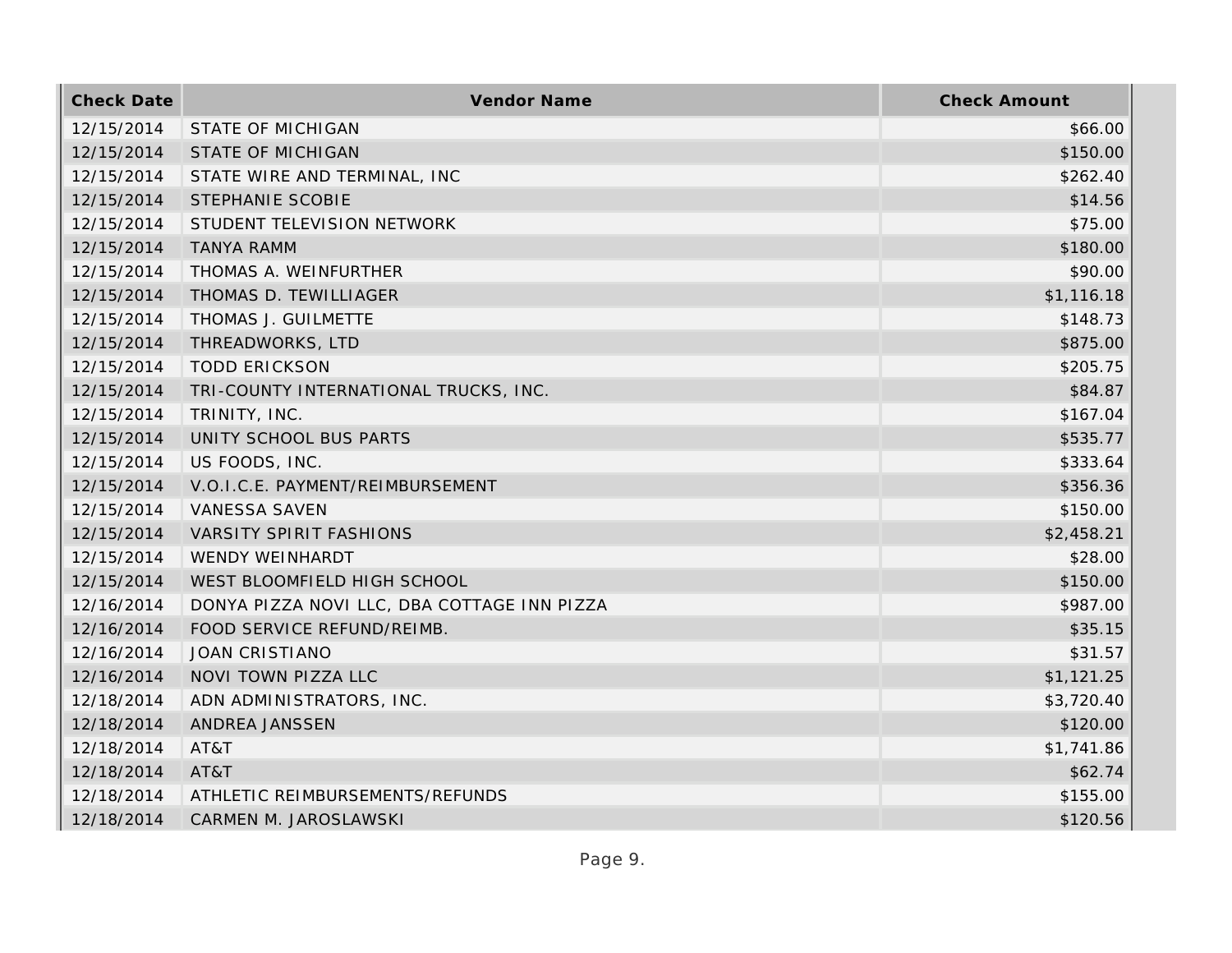| <b>Check Date</b> | Vendor Name                                      | <b>Check Amount</b> |
|-------------------|--------------------------------------------------|---------------------|
| 12/18/2014        | CATHERINE ENRIGHT                                | \$1,000.00          |
| 12/18/2014        | CHARLES M. KAZALEH                               | \$810.00            |
| 12/18/2014        | CITY OF NOVI WATER & SEWER DEPARTMENT            | \$0.00              |
| 12/18/2014        | CITY OF NOVI WATER & SEWER DEPARTMENT            | \$10,041.50         |
| 12/18/2014        | CONTRACT PAPER GROUP, INC.                       | \$1,056.00          |
| 12/18/2014        | CYNTHIA VALENTINE                                | \$244.72            |
| 12/18/2014        | <b>DEBORAH LIM-ARENA</b>                         | \$1,043.02          |
| 12/18/2014        | DISTRICT REIMBURSEMENTS/REFUNDS                  | \$64.96             |
| 12/18/2014        | DTE ENERGY                                       | \$12,171.42         |
| 12/18/2014        | <b>EMILY SAMUELS</b>                             | \$507.33            |
| 12/18/2014        | F.A.R. MANAGEMENT INCORPORATED                   | \$440.00            |
| 12/18/2014        | <b>GREAT LAKE SPORTS</b>                         | \$201.59            |
| 12/18/2014        | HIGH TOUCH - HIGH TECH OF MICHIGAN, INC.         | \$800.00            |
| 12/18/2014        | <b>JAMES FRY</b>                                 | \$76.00             |
| 12/18/2014        | <b>JESSE LOLLO</b>                               | \$4.00              |
| 12/18/2014        | <b>JUNE MCCARTHY</b>                             | \$1,440.00          |
| 12/18/2014        | <b>KAITLIN MORTON</b>                            | \$40.00             |
| 12/18/2014        | FOUNDATIONS OF CREATIVE VISION                   | \$4,950.00          |
| 12/18/2014        | LEARNING SCIENCES INTERNATIONAL LLC              | \$5,500.00          |
| 12/18/2014        | LEISURE UNLIMITED LLC                            | \$428.84            |
| 12/18/2014        | LISA FENCHEL                                     | \$119.00            |
| 12/18/2014        | LIVE SAFE ACADEMY                                | \$90.00             |
| 12/18/2014        | LYON OAKS GOLF CLUB                              | \$200.00            |
| 12/18/2014        | MARIE KENNEDY                                    | \$1,050.58          |
| 12/18/2014        | MARSHALL MUSIC                                   | \$0.00              |
| 12/18/2014        | MARSHALL MUSIC                                   | \$0.00              |
| 12/18/2014        | MARSHALL MUSIC                                   | \$1,786.20          |
| 12/18/2014        | <b>MARY PERCZAK</b>                              | \$110.00            |
| 12/18/2014        | MELANIE S. SCHMITT                               | \$360.00            |
| 12/18/2014        | MESSA MICHIGAN EDUCATION SPECIAL SERVICES ASSOC. | \$561,163.66        |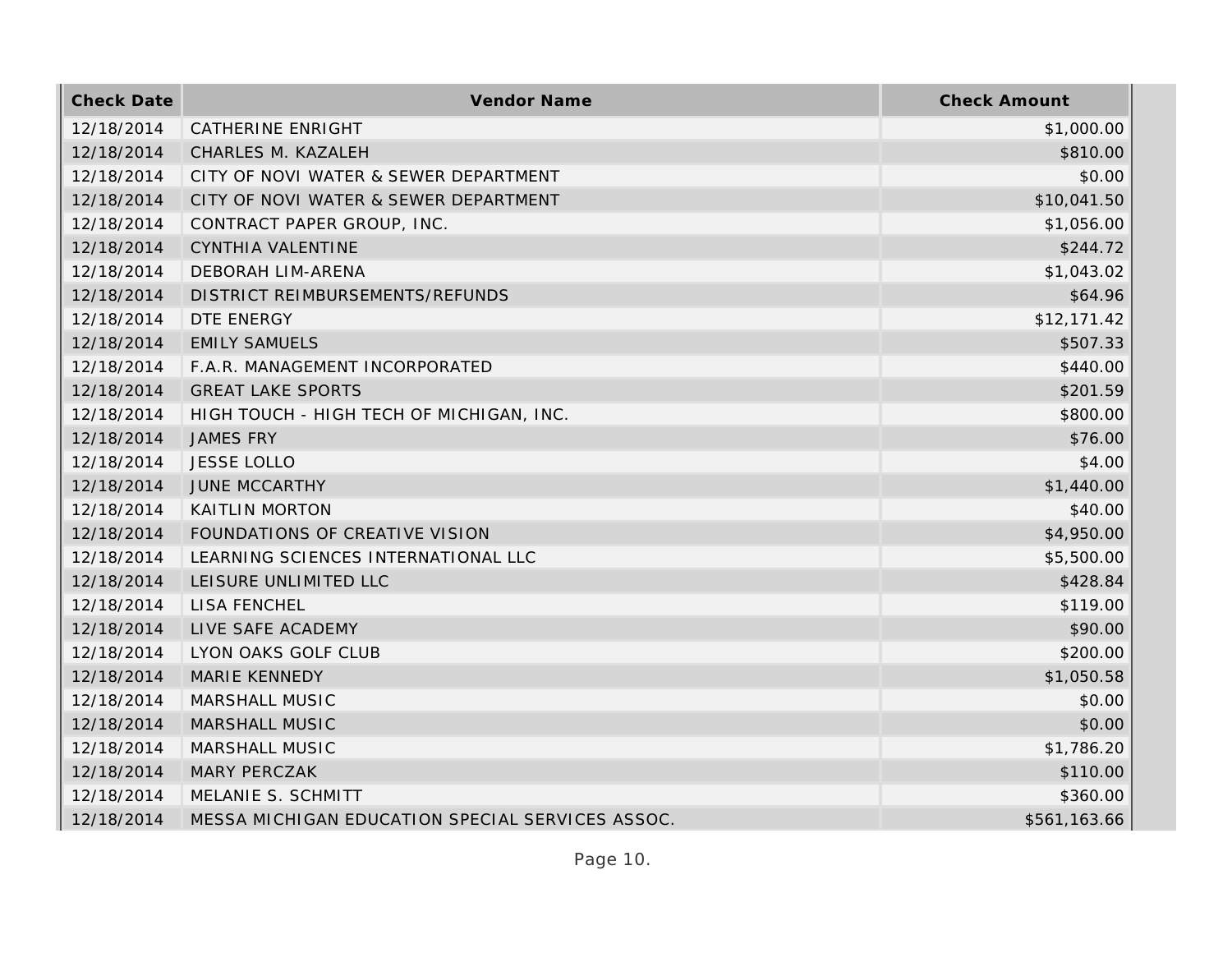| <b>Check Date</b> | Vendor Name                                              | <b>Check Amount</b> |
|-------------------|----------------------------------------------------------|---------------------|
| 12/18/2014        | MICHAEL ROSKAMP ARTISTIC ATTITUDES                       | \$75.00             |
| 12/18/2014        | NU WAVE AQUARIUMS LTD                                    | \$74.00             |
| 12/18/2014        | PAM QUITIQUIT                                            | \$300.00            |
| 12/18/2014        | PEGGY HARE                                               | \$145.95            |
| 12/18/2014        | PRO-STITCH EMBROIDERY                                    | \$420.00            |
| 12/18/2014        | SAFEWAY SHREDDING LLC                                    | \$60.00             |
| 12/18/2014        | <b>STEVE MATTHEWS</b>                                    | \$556.19            |
| 12/18/2014        | <b>SUSAN MCDONALD</b>                                    | \$28.00             |
| 12/18/2014        | <b>TIMOTHY STOTLER</b>                                   | \$50.96             |
| 12/18/2014        | <b>TODD ERICKSON</b>                                     | \$274.13            |
| 12/18/2014        | <b>TOM PERONIS</b>                                       | \$19.77             |
| 12/18/2014        | <b>TOTAL SPORTS</b>                                      | \$7,410.00          |
| 12/18/2014        | UP HOTEL GROUP MAGNUSON FRANKLIN SQUARE INN              | \$2,276.30          |
| 12/18/2014        | V.O.I.C.E. PAYMENT/REIMBURSEMENT                         | \$221.15            |
| 12/18/2014        | MICHIGAN SURVEY SPECIALISTS, INC. KEM-TEC LAND SURVEYORS | \$1,125.00          |
| 12/18/2014        | PLANTE & MORAN CRESA, LLC                                | \$16,948.30         |
| 12/19/2014        | ALLEGRA PLYMOUTH                                         | \$163.01            |
| 12/19/2014        | ANDREA ALSPAUGH                                          | \$36.92             |
| 12/19/2014        | ANN ARBOR PIONEER HIGH SCHOOL                            | \$175.00            |
| 12/19/2014        | <b>ANN ROSSMAN</b>                                       | \$31.60             |
| 12/19/2014        | ARIELLE NICOLE BEAR BLOOM                                | \$2,510.70          |
| 12/19/2014        | <b>AUDRY MOISEEFF</b>                                    | \$35.98             |
| 12/19/2014        | <b>BRENT POHLONSKI</b>                                   | \$114.95            |
| 12/19/2014        | <b>CAITLIN HENRY</b>                                     | \$183.90            |
| 12/19/2014        | <b>CAROLYN CHANEY</b>                                    | \$192.99            |
| 12/19/2014        | CHIP MCDONALD                                            | \$22.94             |
| 12/19/2014        | DEAF COMMUNITY ADVOCACY NETWORK                          | \$1,012.85          |
| 12/19/2014        | FEDERATED PUBLICATIONS INC. DBA MICHIGAN.COM             | \$58.00             |
| 12/19/2014        | <b>HANNAH SCHERER</b>                                    | \$49.12             |
| 12/19/2014        | <b>HEATHER SCHILLING</b>                                 | \$87.18             |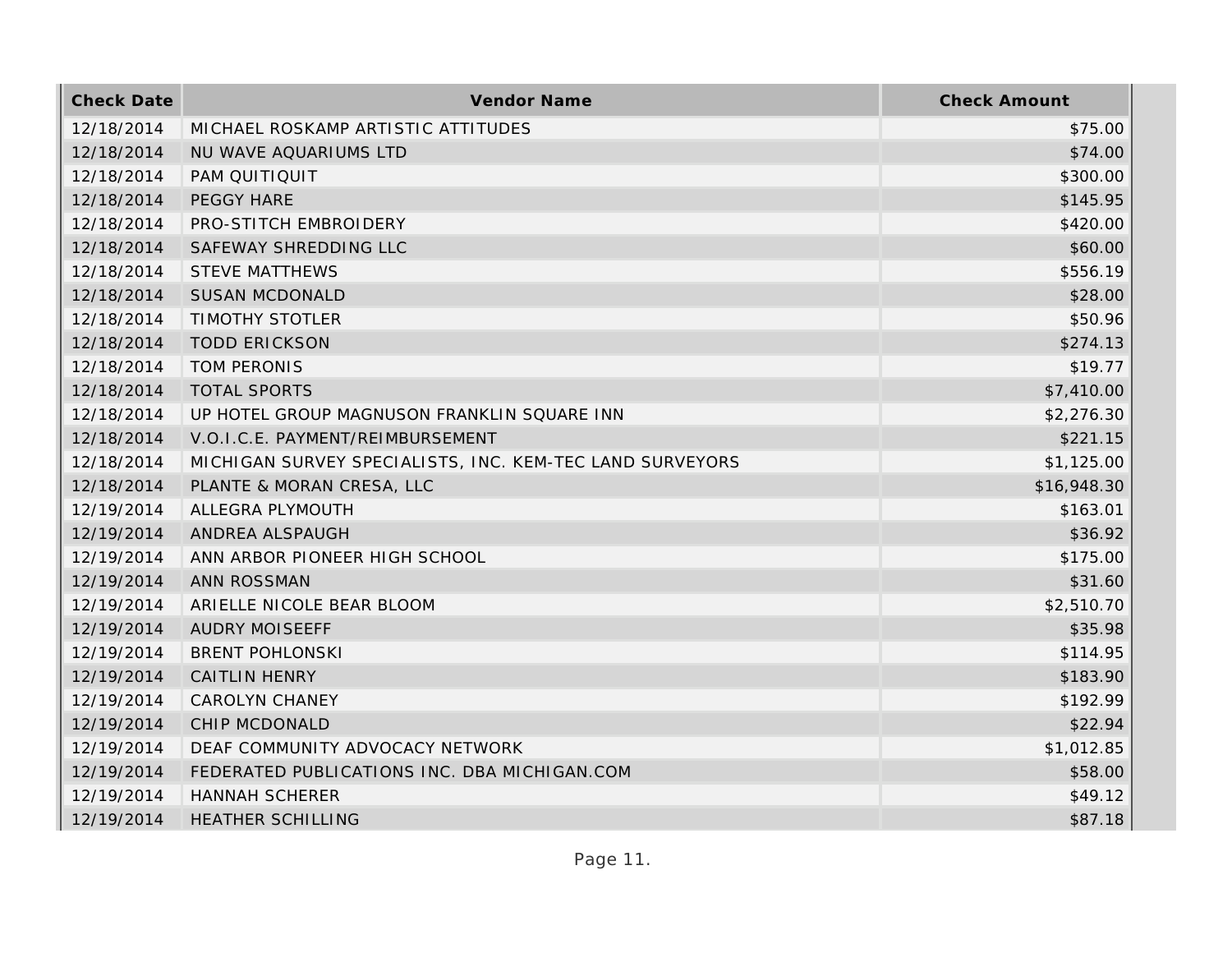| <b>Check Date</b> | Vendor Name                                                 | <b>Check Amount</b> |
|-------------------|-------------------------------------------------------------|---------------------|
| 12/19/2014        | HOLT ATHLETIC DEPARTMENT                                    | \$200.00            |
| 12/19/2014        | <b>JENNIFER BOEHM</b>                                       | \$141.12            |
| 12/19/2014        | <b>JULIE BEDFORD</b>                                        | \$266.56            |
| 12/19/2014        | <b>JULIE BREHMER</b>                                        | \$15.00             |
| 12/19/2014        | <b>KATHY GRISA</b>                                          | \$61.85             |
| 12/19/2014        | <b>KEVIN DORN</b>                                           | \$66.03             |
| 12/19/2014        | <b>KRISTA SHAW</b>                                          | \$48.88             |
| 12/19/2014        | <b>KRISTINE JAHN</b>                                        | \$324.73            |
| 12/19/2014        | <b>LAURA PENNYCUFF</b>                                      | \$104.53            |
| 12/19/2014        | LAURIE JONES                                                | \$65.86             |
| 12/19/2014        | LI-HUI HSIAO-WANG BETTY WANG                                | \$60.00             |
| 12/19/2014        | LIGHTMASTERS AND ELECTRICAL SERVICES, LLC                   | \$863.00            |
| 12/19/2014        | LISA BENKARSKI                                              | \$1,021.50          |
| 12/19/2014        | <b>LISA FENCHEL</b>                                         | \$155.82            |
| 12/19/2014        | LISA MARIE LAPORTE                                          | \$454.33            |
| 12/19/2014        | MACIE PUBLISHING COMPANY                                    | \$606.10            |
| 12/19/2014        | MELISSA CARRUTH                                             | \$120.00            |
| 12/19/2014        | MICHAEL J. CALLAHAN                                         | \$150.00            |
| 12/19/2014        | MID-AMERICAN POMPON, INC.                                   | \$366.50            |
| 12/19/2014        | ORCHARD HILLS PTO PAYMENT/REIMBURSEMENT                     | \$208.90            |
| 12/19/2014        | ORCHARD HILLS PTO PAYMENT/REIMBURSEMENT                     | \$431.50            |
| 12/19/2014        | PARKVIEW PTO PAYMENT/REIMBURSEMENT                          | \$125.96            |
| 12/19/2014        | PARKVIEW PTO PAYMENT/REIMBURSEMENT                          | \$1,156.00          |
| 12/19/2014        | PARKVIEW PTO PAYMENT/REIMBURSEMENT                          | \$75.95             |
| 12/19/2014        | PARKVIEW PTO PAYMENT/REIMBURSEMENT                          | \$47.87             |
| 12/19/2014        | PEDIATRIC HEALTH CONSULTANTS, INC.                          | \$26,169.70         |
| 12/19/2014        | PETTY CASH-NICOLE CARTER OR MICHELE WARECK NOVI HIGH SCHOOL | \$402.82            |
| 12/19/2014        | PRINTNOLOGY, INC.                                           | \$155.93            |
| 12/19/2014        | SAFEWAY SHREDDING LLC                                       | \$60.00             |
| 12/19/2014        | <b>SKATEBELLA</b>                                           | \$1,870.00          |